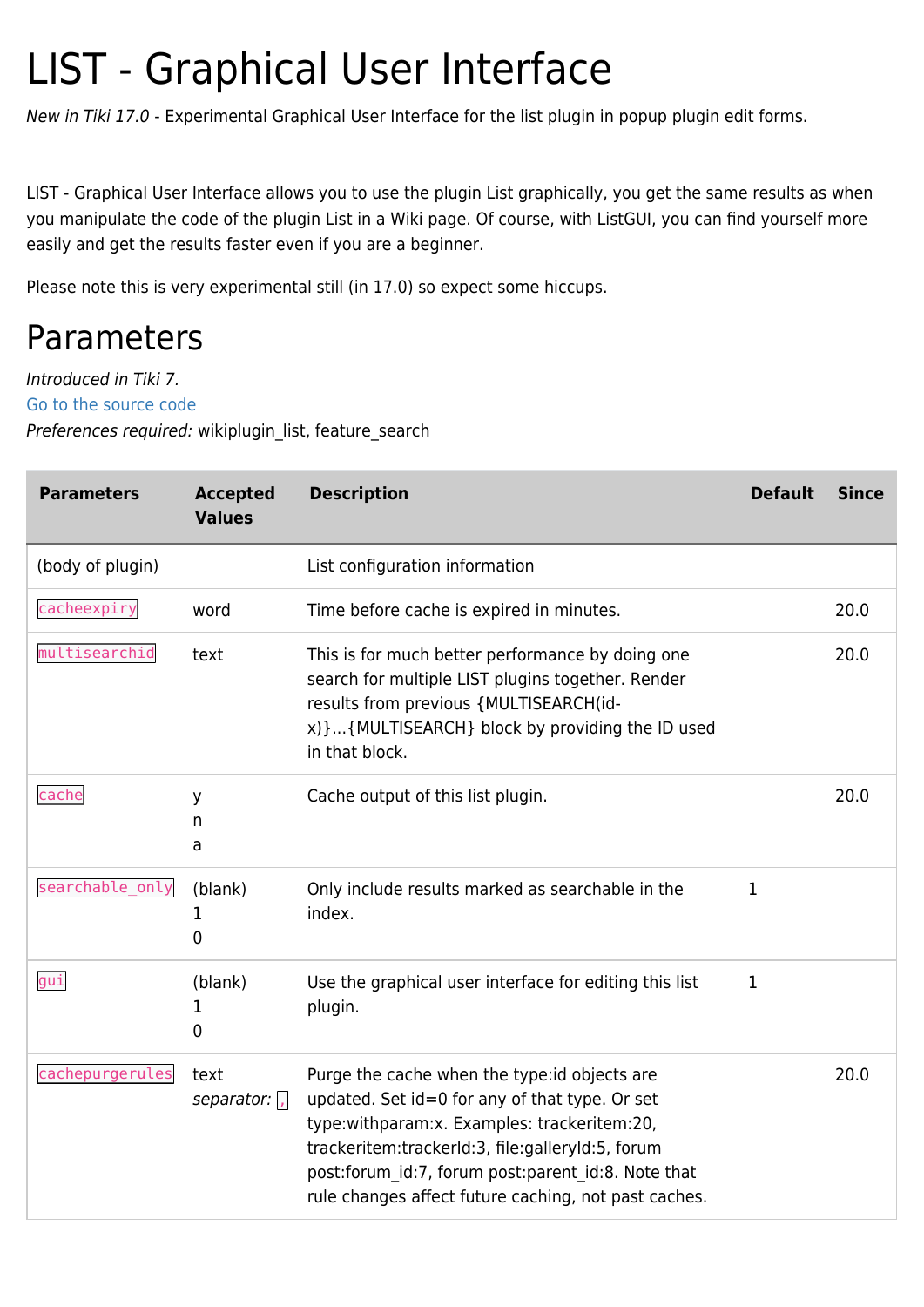# Quick start

Quick start you'll need to go to Control Panels -> Editing and Plugins -> Plugins and enable the feature "GUI for the list plugin".

Then create a wiki page, at this level, you can either simply add  $\{\text{list}\}$ , save it and click the edit plugin icon: or make another choice, In edit mode of the Wiki page, by clicking question icon:  $\Theta$  on the tab to display the plugin help, and filtering the list of plugins for the plugin List.

See [Plugin Help](https://doc.tiki.org/Plugin-Help) for more information on using the plugin help.

You can see how ListGUI looks like in the images below:

#### **Parameters**

| wik         | List o                                   |                                                                                                                                                                                                                                                                                                           | $\times$ |  |
|-------------|------------------------------------------|-----------------------------------------------------------------------------------------------------------------------------------------------------------------------------------------------------------------------------------------------------------------------------------------------------------|----------|--|
| cms<br>qrou | Searchable Only<br>Results               |                                                                                                                                                                                                                                                                                                           |          |  |
|             | Use List GUI                             | Only include results marked as searchable in the index.                                                                                                                                                                                                                                                   |          |  |
|             |                                          | Use the graphical user interface for editing this list plugin.                                                                                                                                                                                                                                            |          |  |
|             | Cache Output                             | <b>Yes</b>                                                                                                                                                                                                                                                                                                |          |  |
|             |                                          | Cache output of this list plugin.                                                                                                                                                                                                                                                                         |          |  |
|             | Cache Expiry Time                        | Time before cache is expired in minutes.                                                                                                                                                                                                                                                                  |          |  |
|             | Cache Purge Rules                        |                                                                                                                                                                                                                                                                                                           |          |  |
|             |                                          | Purge the cache when the type:id objects are updated. Set id=0 for any of that<br>type. Or set type:withparam:x. Examples: trackeritem:20, trackeritem:trackerId:3,<br>file:galleryld:5, forum post:forum_id:7, forum post:parent_id:8. Note that rule<br>changes affect future caching, not past caches. |          |  |
| ۱h          | ID of MULTISEARCH<br>block from which to |                                                                                                                                                                                                                                                                                                           |          |  |
|             | render results                           | This is for much better performance by doing one search for multiple LIST plugins<br>together. Render results from previous (MULTISEARCH(id-x))(MULTISEARCH)<br>block by providing the ID used in that block.                                                                                             |          |  |

Click to expand

### **(body of plugin)**



#### Click to expand

## Overview

ListGUI is an easy to use tool with which you can get rich and interesting results. It allows you to control the results you want to have in a graphical way and also provides you with the generated code.

ListGUI offers you options according to your choices. For example, if you choose **forum**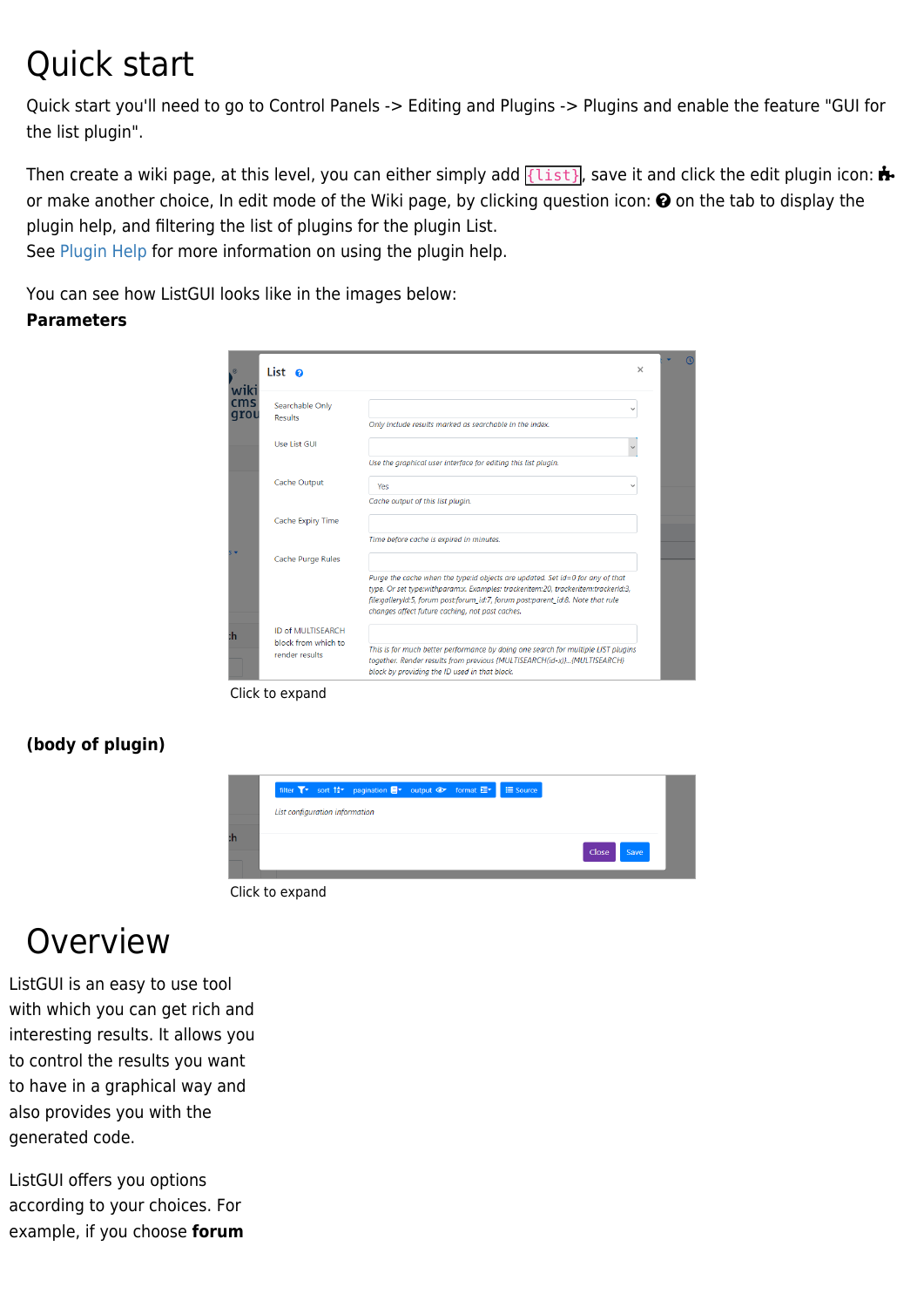**post** as an option for **Filter type**, the options for **Filter field** will be adapted to your selection: post\_content, forum\_id, forum\_title, etc.

| List o                                |                                                                                                                                                                                                                                                                                                           |
|---------------------------------------|-----------------------------------------------------------------------------------------------------------------------------------------------------------------------------------------------------------------------------------------------------------------------------------------------------------|
| Searchable Only                       | $\overline{\mathbf{v}}$                                                                                                                                                                                                                                                                                   |
| <b>Results</b>                        | Only include results marked as searchable in the index.                                                                                                                                                                                                                                                   |
| Use List GUI                          | $\overline{\mathbf{v}}$                                                                                                                                                                                                                                                                                   |
|                                       | Use the araphical user interface for editing this list plugin.                                                                                                                                                                                                                                            |
| Cache Output                          | <b>Yes</b><br>v                                                                                                                                                                                                                                                                                           |
|                                       | Cache output of this list plugin.                                                                                                                                                                                                                                                                         |
| Cache Expiry Time                     |                                                                                                                                                                                                                                                                                                           |
|                                       | Time before cache is expired in minutes.                                                                                                                                                                                                                                                                  |
| Cache Purge Rules                     |                                                                                                                                                                                                                                                                                                           |
|                                       | Purge the cache when the type:id objects are updated. Set id=0 for any of that<br>type. Or set type:withparam:x. Examples: trackeritem:20, trackeritem:trackerId:3,<br>file:galleryld:5, forum post:forum_id:7, forum post:parent_id:8. Note that rule<br>changes affect future caching, not past caches. |
| <b>ID of MULTISEARCH</b>              |                                                                                                                                                                                                                                                                                                           |
| block from which to<br>render results | This is for much better performance by doing one search for multiple LIST plugins                                                                                                                                                                                                                         |

# How to add Control blocks

#### Add filter

Use a filter to perform a search and collect a set of results according to different parameters that you will pass to the **Filter** control block. You can get more information about the Filter control block on the page [PluginList](https://doc.tiki.org/PluginList-filter-control-block) [filter control block](https://doc.tiki.org/PluginList-filter-control-block)

It is simple and convenient to apply a filter to search results with ListGUI as you can see in the image below.

| Cache Output                          | Yes                                                                                                                                                                                                           |
|---------------------------------------|---------------------------------------------------------------------------------------------------------------------------------------------------------------------------------------------------------------|
|                                       | Cache output of this list plugin.                                                                                                                                                                             |
| Cache Expiry Time                     |                                                                                                                                                                                                               |
|                                       | Time before cache is expired in minutes.                                                                                                                                                                      |
| Cache Purge Rules                     |                                                                                                                                                                                                               |
|                                       | Purge the cache when the type:id objects are updated. Set id=0 for any of that<br>type. Or set type:withparam:x. Examples: trackeritem:20, trackeritem:trackerId:3,                                           |
|                                       | file:galleryId:5, forum post:forum_id:7, forum post:parent_id:8. Note that rule<br>changes affect future caching, not past caches.                                                                            |
| ID of MULTISEARCH                     |                                                                                                                                                                                                               |
| block from which to<br>render results | This is for much better performance by doing one search for multiple LIST plugins<br>together. Render results from previous {MULTISEARCH(id-x)}{MULTISEARCH}<br>block by providing the ID used in that block. |
| sort 1 <sup>4</sup>                   | E Source<br>pagination <b>E</b><br>output <sup>o</sup><br>format E                                                                                                                                            |
|                                       |                                                                                                                                                                                                               |
| List configuration information        |                                                                                                                                                                                                               |
|                                       | Save<br>Close                                                                                                                                                                                                 |



Add sort

With the **Sort** option of ListGUI to sort your search results with the mode you want. See how this is done with the [PluginList sort control block](https://doc.tiki.org/PluginList-sort-control-block)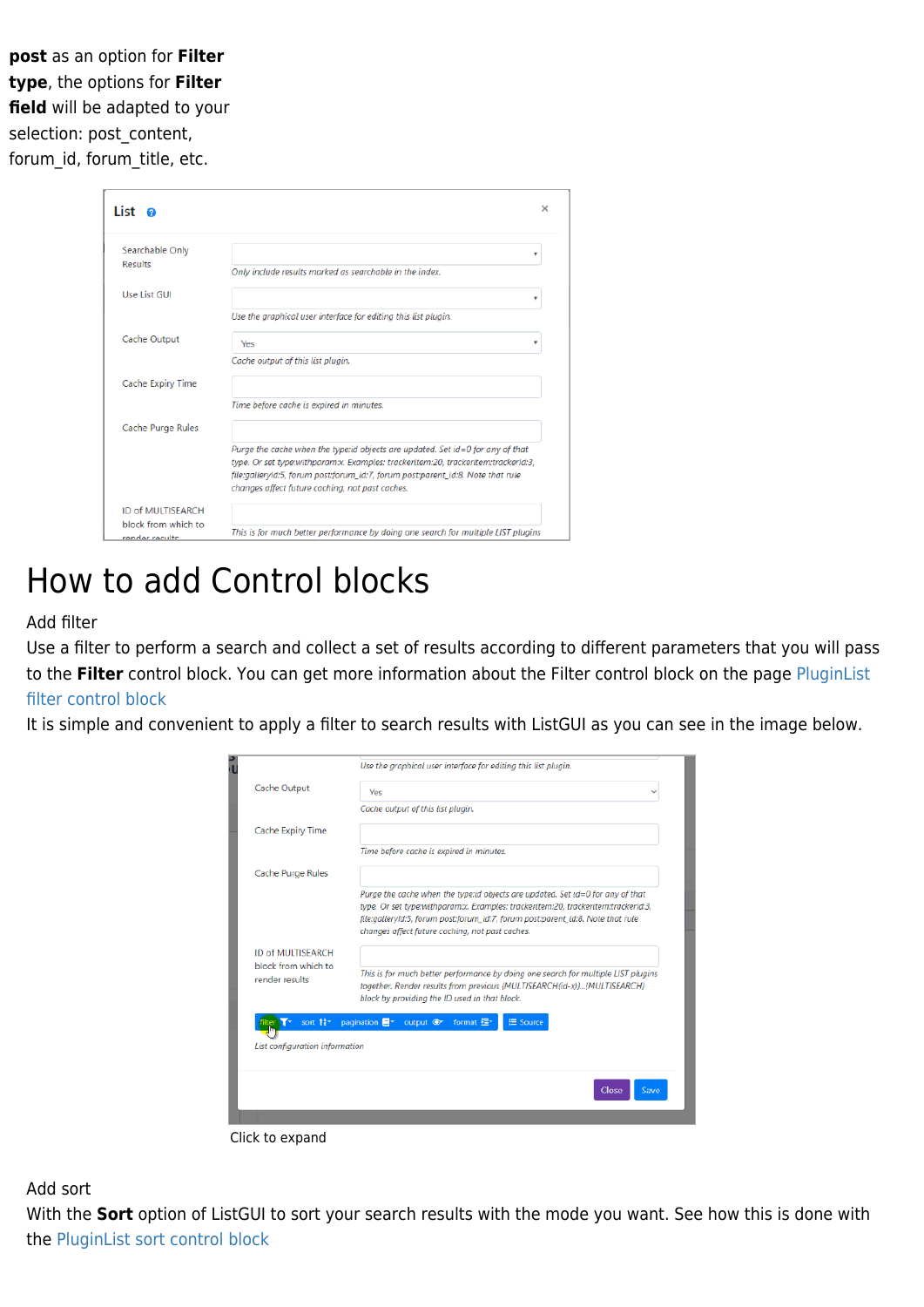

Click to expand

#### Add pagination

Use the **Pagination** to limit the number of results to be displayed on the Wiki page. Learn more about [PluginList - list or pagination control block](https://doc.tiki.org/PluginList-pagination-or-list-control-block)

|                                                            | file:galleryld:5, forum post:forum id:7, forum post:parent id:8. Note that rule<br>changes affect future caching, not past caches.                                                                            |
|------------------------------------------------------------|---------------------------------------------------------------------------------------------------------------------------------------------------------------------------------------------------------------|
| ID of MULTISEARCH<br>block from which to<br>render results | This is for much better performance by doing one search for multiple LIST plugins<br>together. Render results from previous {MULTISEARCH(id-x)}{MULTISEARCH}<br>block by providing the ID used in that block. |
| filter T <sup>*</sup><br>List configuration information    | sort 1 <sup>2</sup> pagination<br><b>ESource</b><br>output $\bullet$ format $\Xi$                                                                                                                             |
|                                                            | Close<br>Save                                                                                                                                                                                                 |
| Click to expand                                            |                                                                                                                                                                                                               |

Add Output

Use this part of ListGUI to define the model for displaying results.

The elements are added to OUTPUT according to parameter values passed to OUTPUT.

For example, if you choose the value **table** of the parameter **template**, ListGUI proposes you **column** and **tablesorter**

|                                | Purge the cache when the type:id objects are updated. Set id=0 for any of that<br>type. Or set type:withparam:x. Examples: trackeritem:20, trackeritem:trackerId:3,<br>file:galleryId:5, forum post:forum_id:7, forum post:parent_id:8. Note that rule<br>changes affect future caching, not past caches. |  |  |
|--------------------------------|-----------------------------------------------------------------------------------------------------------------------------------------------------------------------------------------------------------------------------------------------------------------------------------------------------------|--|--|
| ID of MULTISEARCH              | This is for much better performance by doing one search for multiple LIST plugins                                                                                                                                                                                                                         |  |  |
| block from which to            | together. Render results from previous {MULTISEARCH(id-x)}{MULTISEARCH}                                                                                                                                                                                                                                   |  |  |
| render results                 | block by providing the ID used in that block.                                                                                                                                                                                                                                                             |  |  |
| sort $12$ <sup>*</sup>         | E Source                                                                                                                                                                                                                                                                                                  |  |  |
| filter T <sup>*</sup>          | pagination <b>E</b> <sup>*</sup> output $\Phi$ <sup>*</sup>                                                                                                                                                                                                                                               |  |  |
| List configuration information | format 厘*                                                                                                                                                                                                                                                                                                 |  |  |
|                                | Close<br>Save                                                                                                                                                                                                                                                                                             |  |  |

Click to expand

Add Format

You can apply the object format with the ListGUI interface with the **FORMAT** option. See how [PluginList format control block](https://doc.tiki.org/PluginList-format-control-block) is used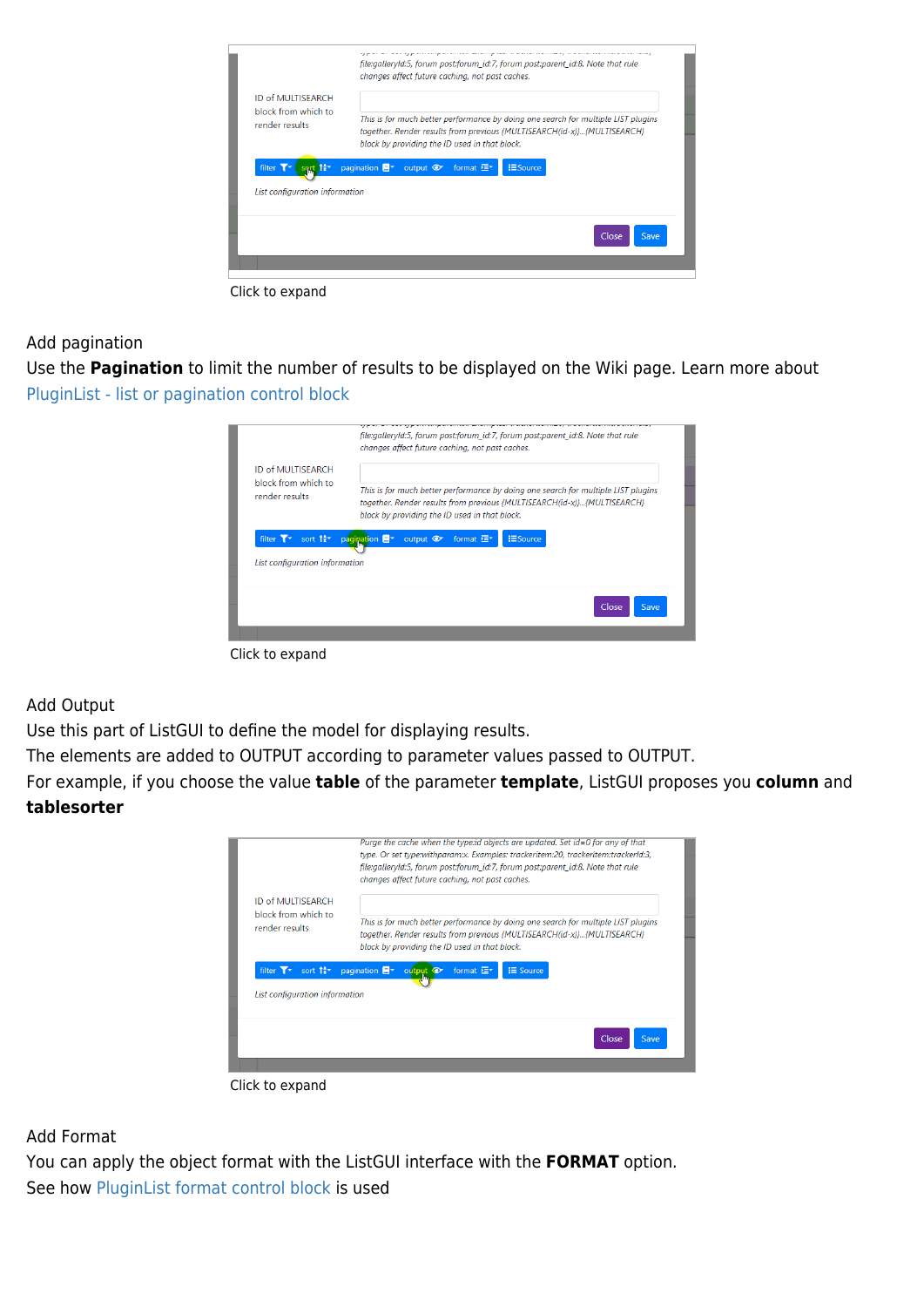

Click to expand

Toggle source mode

When you choose different options with ListGUI, it also generates the code that will appear in the Wiki page after clicking on the **Save** button. You have the possibility to see the code, modify it and even delete everything. See how this is possible in the image below

|         |                                       | Use the graphical user interface for editing this list plugin.                                                                                                                                                                                                                                            |
|---------|---------------------------------------|-----------------------------------------------------------------------------------------------------------------------------------------------------------------------------------------------------------------------------------------------------------------------------------------------------------|
|         | Cache Output                          | Yes                                                                                                                                                                                                                                                                                                       |
| ו!<br>ו |                                       | Cache output of this list plugin.                                                                                                                                                                                                                                                                         |
|         | Cache Expiry Time                     |                                                                                                                                                                                                                                                                                                           |
|         |                                       | Time before cache is expired in minutes.                                                                                                                                                                                                                                                                  |
|         | Cache Purge Rules                     |                                                                                                                                                                                                                                                                                                           |
|         |                                       | Purge the cache when the type:id objects are updated. Set id=0 for any of that<br>type. Or set type:withparam:x. Examples: trackeritem:20, trackeritem:trackerId:3,<br>file:galleryId:5, forum post:forum_id:7, forum post:parent_id:8. Note that rule<br>changes affect future caching, not past caches. |
|         | ID of MULTISEARCH                     |                                                                                                                                                                                                                                                                                                           |
|         | block from which to<br>render results | This is for much better performance by doing one search for multiple LIST plugins<br>together. Render results from previous {MULTISEARCH(id-x)}{MULTISEARCH}<br>block by providing the ID used in that block.                                                                                             |
|         |                                       | sort <sup>14</sup> pagination <sup>-</sup> output <sup>o</sup><br>format E*<br><b>ESource</b>                                                                                                                                                                                                             |
|         | List configuration information        |                                                                                                                                                                                                                                                                                                           |
|         |                                       |                                                                                                                                                                                                                                                                                                           |
|         |                                       | Clos∈<br>Save                                                                                                                                                                                                                                                                                             |
|         |                                       |                                                                                                                                                                                                                                                                                                           |

Click to expand

You can now use ListGUI to get a successful result and according to what you want.

# Examples

For this example, we needed a Tracker that we called **Months**, you can see it as a profile here [Example\\_Tracker\\_Months.](https://profiles.tiki.org/Example_Tracker_Months)

Otherwise, have more information on [Trackers.](https://doc.tiki.org/Trackers)

With ListGUI, in this example, we implement a List to display the different items (months, number of days) recorded in the Tracker.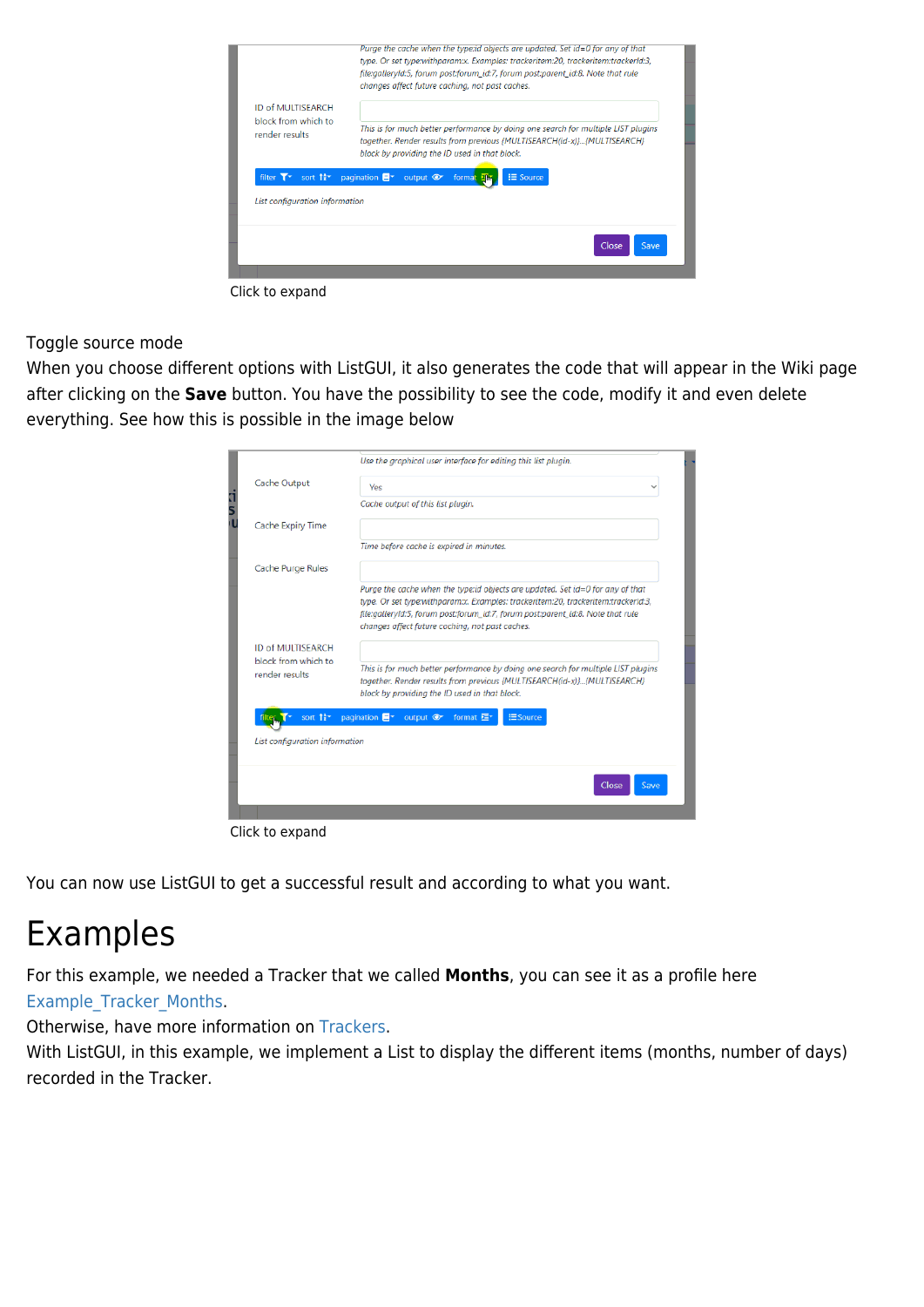| Searchable Only                             |                                                                                                                                                                                                                                                                                                           |
|---------------------------------------------|-----------------------------------------------------------------------------------------------------------------------------------------------------------------------------------------------------------------------------------------------------------------------------------------------------------|
| <b>Results</b>                              | Only include results marked as searchable in the index.                                                                                                                                                                                                                                                   |
| <b>Use List GUI</b>                         |                                                                                                                                                                                                                                                                                                           |
|                                             | D                                                                                                                                                                                                                                                                                                         |
|                                             | Use the graphical user interface for editing this list plugin.                                                                                                                                                                                                                                            |
| Cache Output                                | Yes                                                                                                                                                                                                                                                                                                       |
|                                             | Cache output of this list plugin.                                                                                                                                                                                                                                                                         |
| Cache Expiry Time                           |                                                                                                                                                                                                                                                                                                           |
|                                             | Time before cache is expired in minutes.                                                                                                                                                                                                                                                                  |
| Cache Purge Rules                           |                                                                                                                                                                                                                                                                                                           |
|                                             | Purge the cache when the type:id objects are updated. Set id=0 for any of that<br>type. Or set type:withparam:x. Examples: trackeritem:20, trackeritem:trackerId:3,<br>file:galleryld:5, forum post:forum_id:7, forum post:parent_id:8. Note that rule<br>changes affect future caching, not past caches. |
|                                             |                                                                                                                                                                                                                                                                                                           |
| <b>ID of MULTISEARCH</b><br>Click to expand |                                                                                                                                                                                                                                                                                                           |
| trackeritem<br>type                         | $\sqrt{x}$                                                                                                                                                                                                                                                                                                |
|                                             |                                                                                                                                                                                                                                                                                                           |
| filter Parameters +*                        |                                                                                                                                                                                                                                                                                                           |
|                                             |                                                                                                                                                                                                                                                                                                           |
| field<br>tracker id                         | $\vee$ .<br>exact 3                                                                                                                                                                                                                                                                                       |
|                                             |                                                                                                                                                                                                                                                                                                           |
|                                             | output column Dr tablesorter Br Parameters +                                                                                                                                                                                                                                                              |
| template<br>table                           |                                                                                                                                                                                                                                                                                                           |

#### Click to expand

|      | display Parameters +*                    |   |         | $\times$   |
|------|------------------------------------------|---|---------|------------|
|      | tracker_field_monthName v x<br>name      |   | default | $^{\star}$ |
|      | format<br>plain                          | × |         |            |
|      |                                          |   |         |            |
|      | format display $\Box$ wild text $\Box$ * |   |         | $\times$   |
|      |                                          |   |         |            |
| name |                                          | k |         |            |
|      |                                          |   |         |            |

Click to expand

After the List is built with ListGUI, the following code will be in the page

```
{LIST(gui="1" cache="y")}
   {filter type="trackeritem"}
   {filter field="tracker_id" exact="3"}
   {OUTPUT( template="table")}
     {column field="tracker_field_monthName" label="Month" mode="raw"}
     {column field="tracker_field_monthDays" label="Days" mode="raw"}
{OUTPUT}
   {FORMAT( name="Name")}
     {display name="tracker_field_monthName" default="" format="plain"}
{FORMAT}
   {FORMAT( name="Days")}
     {display name="tracker_field_monthDays" format="plain" default=""}
{FORMAT}
{LIST}
```
This second example shows how from ListGUI you can build a simple List that searches and displays in a Wiki page the title and content of comments added to Tiki, for example with the Blog feature.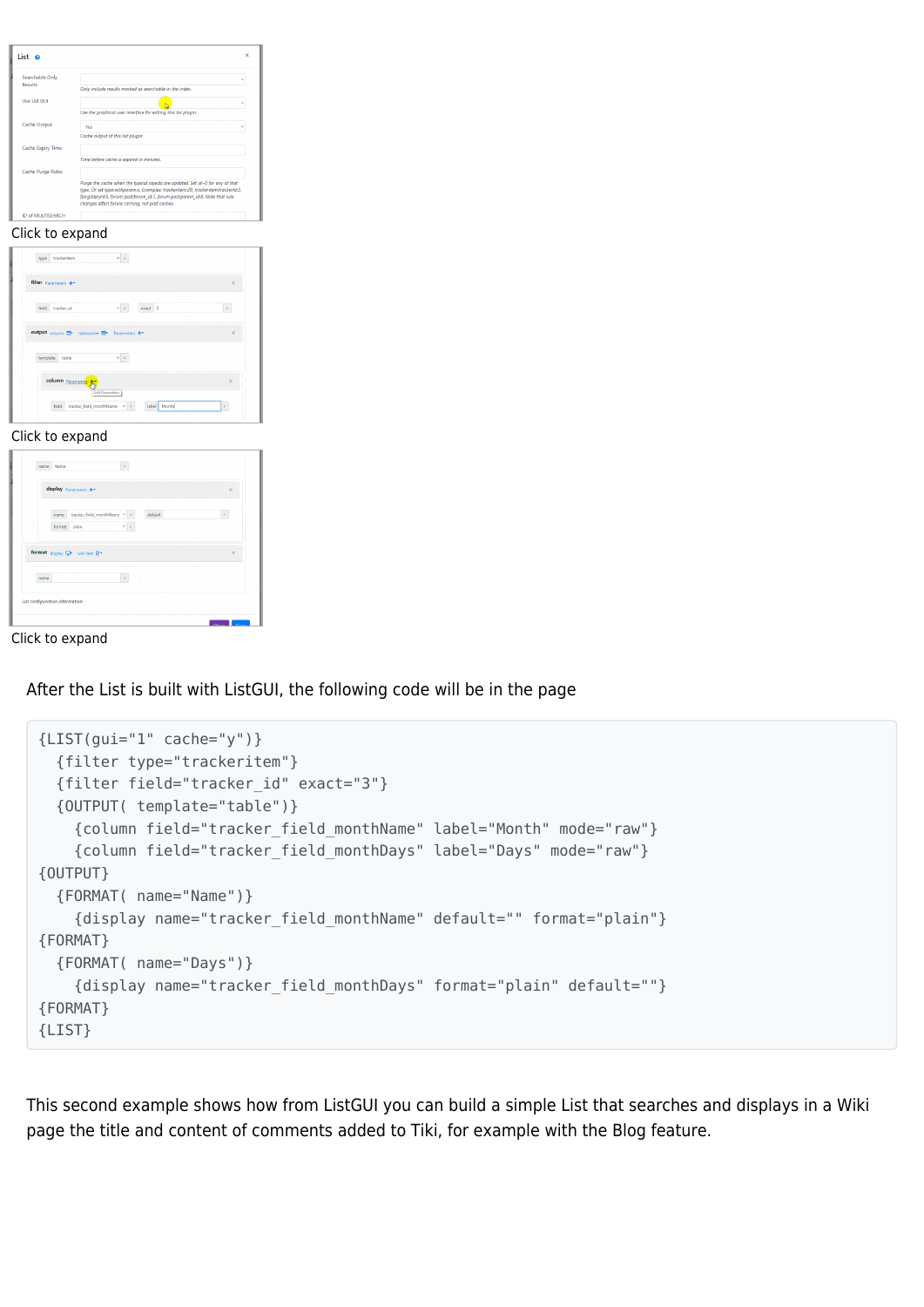| Cache Purge Rules                            |                                                                                                                                    |
|----------------------------------------------|------------------------------------------------------------------------------------------------------------------------------------|
|                                              | Purge the cache when the type:id objects are updated. Set id=0 for any of that                                                     |
|                                              | type. Or set type:withparam:x. Examples: trackeritem:20, trackeritem:trackerId:3,                                                  |
|                                              | file:galleryld:5, forum post:forum_id:7, forum post:parent_id:8. Note that rule<br>changes affect future caching, not past caches. |
|                                              |                                                                                                                                    |
| ID of MULTISEARCH                            |                                                                                                                                    |
| block from which to<br>render results.       | This is for much better performance by doing one search for multiple LIST plugins                                                  |
|                                              | together. Render results from previous {MULTISEARCH(id-x)}{MULTISEARCH}                                                            |
|                                              | block by providing the ID used in that block.                                                                                      |
| sort 1 <sup>4</sup>                          | <b>IE</b> Source<br>pagination <b>B</b><br>output $\bullet$<br>format 图*                                                           |
|                                              |                                                                                                                                    |
| List configuration information               |                                                                                                                                    |
|                                              |                                                                                                                                    |
|                                              |                                                                                                                                    |
|                                              | Close<br>Save                                                                                                                      |
|                                              |                                                                                                                                    |
| Click to expand                              |                                                                                                                                    |
| render results                               | maan better performance by aborg one bearen for mattiple cros plages                                                               |
|                                              | together. Render results from previous (MULTISEARCH(id-x))(MULTISEARCH)                                                            |
|                                              | block by providing the ID used in that block.                                                                                      |
| filter T <sup>*</sup><br>sort 1 <sup>4</sup> | output <sup>o</sup><br><b>E</b> Source<br>pagination <b>目</b><br>format                                                            |
|                                              | Add format                                                                                                                         |
| filter                                       | ×                                                                                                                                  |
|                                              |                                                                                                                                    |
| comment<br>type                              |                                                                                                                                    |
|                                              |                                                                                                                                    |
|                                              |                                                                                                                                    |
|                                              |                                                                                                                                    |
|                                              |                                                                                                                                    |
| output column II                             | tablesorter <b>⊞</b> Parameters +<br>×                                                                                             |
|                                              |                                                                                                                                    |
| template<br>table                            | $\boldsymbol{\times}$                                                                                                              |

column Click to expand

The result looks like this:

| Title                   | Content                                                                                                                                                               |
|-------------------------|-----------------------------------------------------------------------------------------------------------------------------------------------------------------------|
| <b>First</b><br>comment | I am using ListGUI.                                                                                                                                                   |
| ListGUI                 | Are you using ListGUI?                                                                                                                                                |
| Yes                     | Yes, because LIST - Graphical User Interface allows you to use the plugin List<br>graphically, you get the same results as when you manipulate the code of the plugin |
| Feedback                | LIST - Graphical User Interface                                                                                                                                       |

Click to expand

This other example shows you how, in a few seconds and through a simple manipulation, you can display a Blog Post List in a Wiki page.



Click to expand